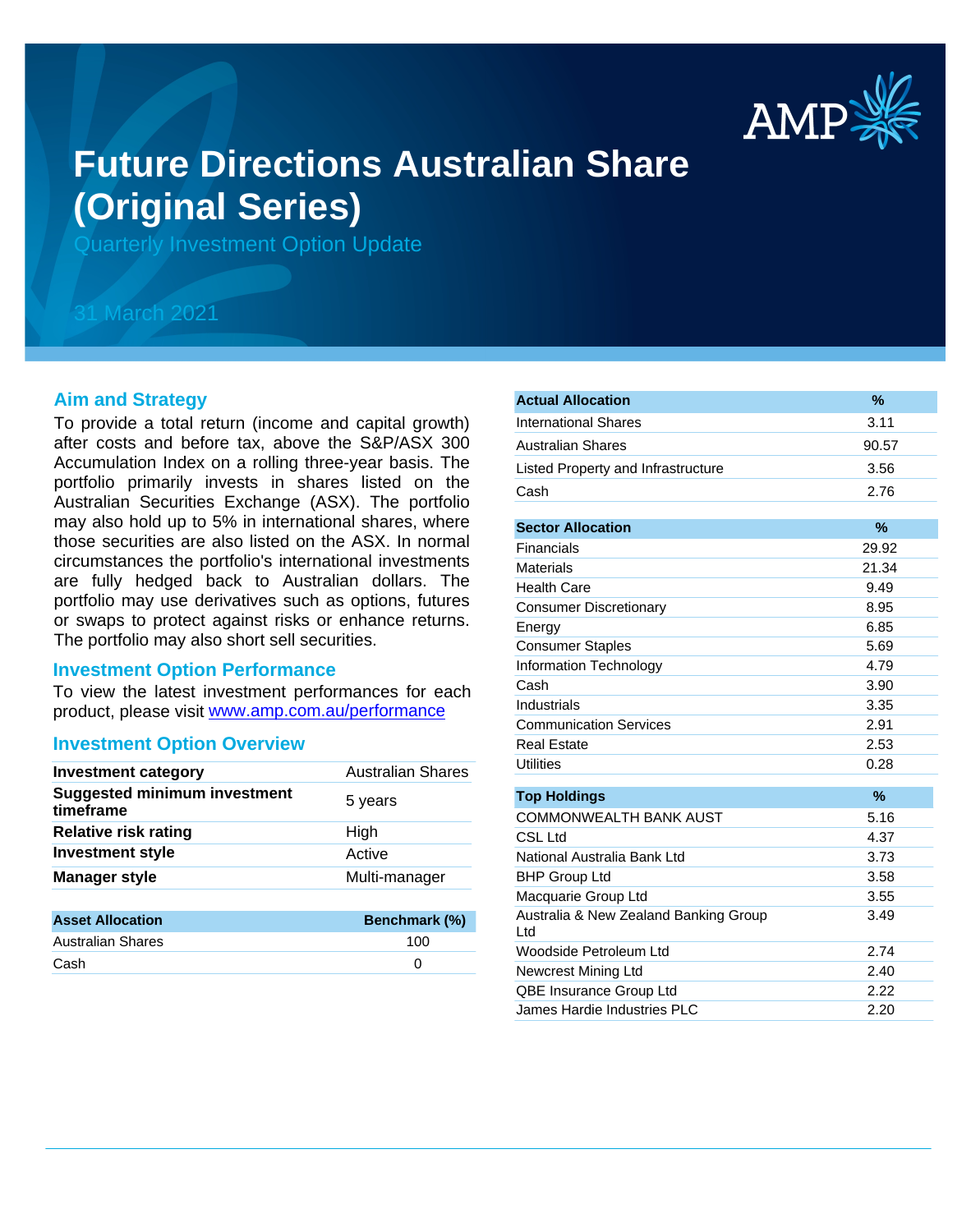## **Fund Performance**

The Fund posted a positive return but modestly underperformed its benchmark over the March quarter. Three of the Fund's four underlying managers posted positive returns and Allan Gray, Alphinity and AMP Capital outperformed their benchmarks. The Fund continues to outperform its benchmark over the longer term, including over 1, 2, 3 and 5 years and since inception (all returns before fees).

Stock selection was the main reason for the Fund's underperformance, while sector allocation contributed positively to relative returns. Regarding sector allocation, the main contributors to relative returns were underweight exposures to real estate, industrials and utilities, while the main detractors were an overweight exposure to information technology and an underweight exposure to communication services.

Regarding stock selection, the main detractors from relative returns were positions in financials, information technology and communication services, while the main contributors were positions in materials, health care and consumer discretionary.

The largest individual detractors from relative returns were an underweight position in Westpac Banking Corp, and overweight positions in Magellan Financial Group and Altium. The 'big-four bank' Westpac Banking Corp climbed (+26.0%) on expectations of higher dividends after its Q1 2021 results were much stronger than expected. Meanwhile, funds management company Magellan Financial Group declined (-14.2%) as its headline fund posted below-par returns over the second half of 2020 which will curb its performance fees revenue, and design software company Altium fell (-21.6%) after flagging a decline in revenue mainly due to the difficult pandemic conditions in the US and Europe.

The largest individual contributors to relative returns were overweight positions in Virgin Money UK, Incitec Pivot, and IDP Education. Financial services provider Virgin Money UK rallied strongly (+44.7%) mainly due to optimism around the availability and rollout of COVID-19 vaccines, and despite releasing disappointing full-year 2020 results. Fertiliser supplier Incitec Pivot gained (+27.6%) as rising soft commodity prices are expected to support fertiliser demand, and International education services company IDP Education rallied (+20.7%) as it is expected to benefit from significant pent-up overseas student demand and its 1H 2021 results were much better than expected.

## **Market Review**

Australian shares climbed higher in the March quarter, rising by 4.26% as measured by the S&P/ASX 200 index on a total return basis, as global economies continued to recover from the COVID-19 pandemic. Similar to the tone in international markets, sentiment in the Australian market was generally optimistic, despite some underlying pockets of concern. This was aided by a strong half-yearly company reporting season, which produced mostly good results relative to the prior period. Many companies' earnings bounced back significantly towards (and in some cases beyond) their pre-COVID levels, leading some businesses to increase dividends and reintroduce forward guidance. The retail and mining sectors were standout sectors for strong results. Banks were also able to reduce some of their bad debt provisions. The global theme of rotation from growth and technology-orientated stocks towards value and cyclical stocks also prevailed in the domestic market. While Australia still appears well placed in a global sense to emerge strongly from the COVID-19 crisis, concerns around wages growth and inflation levels remain, which was reflected in comments from the RBA who reiterated they would continue their stimulatory policy strategy for as long as necessary, which helped support the market. Concerns around Australia's debt levels also remain a talking point.

## **Outlook**

Australian shares will likely continue to be strongly influenced by global markets and events. The hope is that, now the COVID-19 vaccination programme has started to roll out, the economy will be able to return to more normalised growth in a reasonable timeframe, boosting business and consumer confidence. Australia's greater degree of government stimulus (relative to other countries) and low COVID-19 cases from an international perspective should aid the recovery process. However, soured trade relations with China and a continued lack of medium-term earnings visibility for many companies remain a spectre. In addition, the upcoming wind-down in government support programmes will add to uncertainty. Given the large equity price rises post the large pandemic -induced correction early in 2020, there is an increased risk of a correction, though we believe the longer-term trend is likely to remain positive. We continue to believe investors should be selective and, as always, maintain a longer-term perspective.